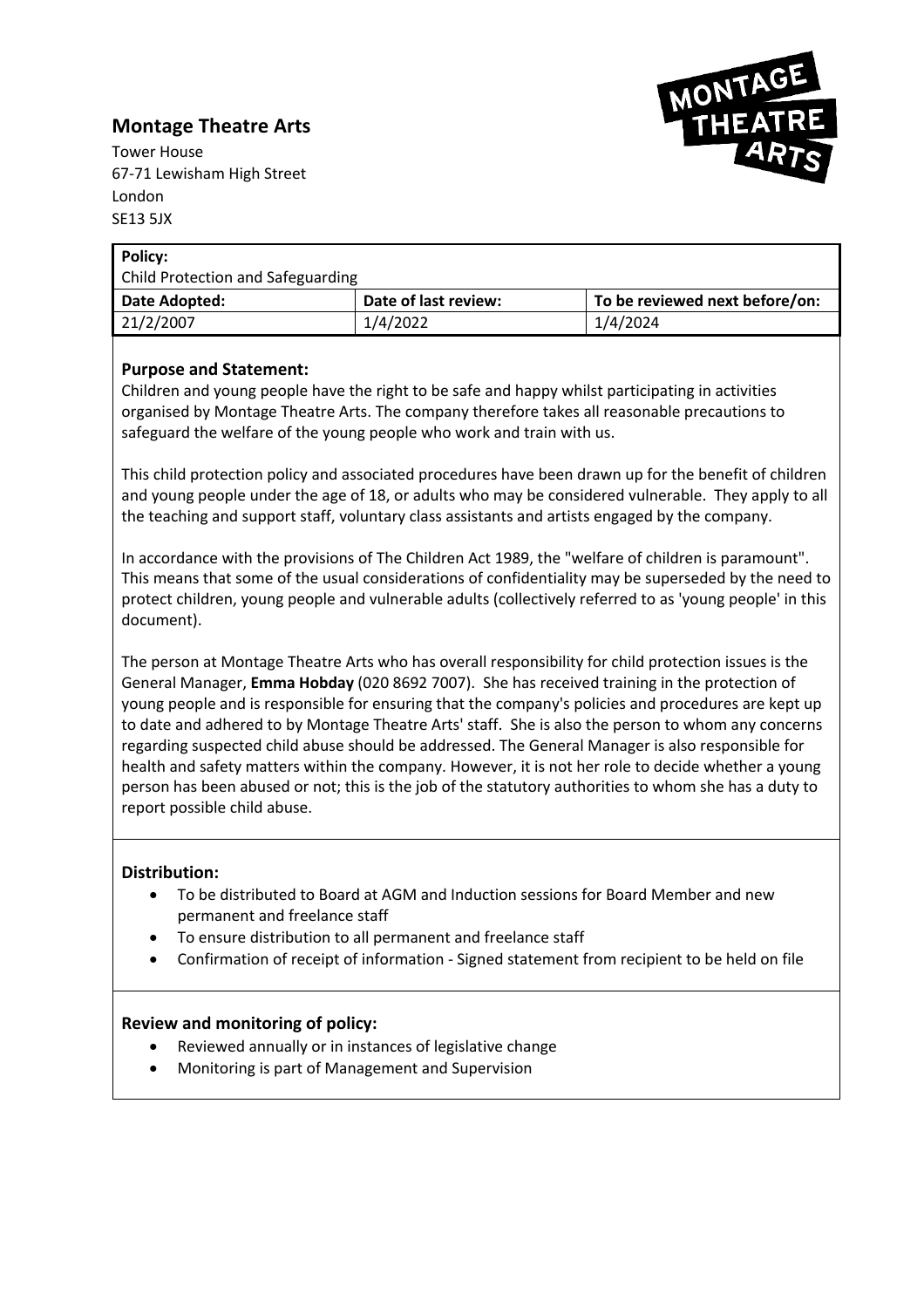## **The following policy is based on the below principles:**

- The welfare of the child is paramount
- All children, whatever their age, culture, disability, gender, language, racial origin religious beliefs and/or sexual identity have the right to protection from abuse
- All suspicions and allegations of abuse will be taken seriously and responded to swiftly and appropriately
- All staff (paid/unpaid) have a responsibility to report concerns to the Designated Person with responsibility for child protection
- Staff/volunteers are not trained to deal with situations of abuse or to decide if abuse has occurred

### **We will aim to safeguard children by:**

- Adopting child protection guidelines through procedures and a code of conduct for staff and volunteers
- Sharing information about child protection and good practice with children, parents and carers, staff and volunteers
- Sharing information about concerns with agencies who need to know, and involving parents and children appropriately
- Carefully following the procedures for recruitment and selection of staff and volunteers
- Providing effective management for staff and volunteers through support, supervision and training
- We are committed to reviewing our policy and good practice regularly

## **MTA Child Protection:**

When recruiting staff and volunteers, the company takes up a minimum of two references and requires an Enhanced Disclosure certificate from the Disclosure and Barring Service. This is a check that reveals whether the prospective member of staff is known to the police in relation to committing offences against children and any other convictions and/or cautions.

Every Montage Theatre Arts activity has a teacher or other responsible adult who is in charge and has overall responsibility for the welfare of the participants.

The company aims to have at least two members of staff present during each class, workshop, rehearsal etc. This will usually be the class teacher and an assistant. Exceptions may occasionally be made for teachers who are well known to the group. However, until references and police checks have been completed, new staff will not be left in sole charge of young people.

Young people will be supervised by adults throughout the session, including during breaks. However, this only applies from the advertised start of the session and if children arrive early then parents and carers should take steps to ensure they are properly looked after until the session starts. Parents and carers also need to ensure that children are collected promptly at the end of sessions.

All activities organised by Montage Theatre Arts are subject to risk assessments both during the planning stage and by monitoring the activity. Appropriate steps are taken to minimise any risks identified.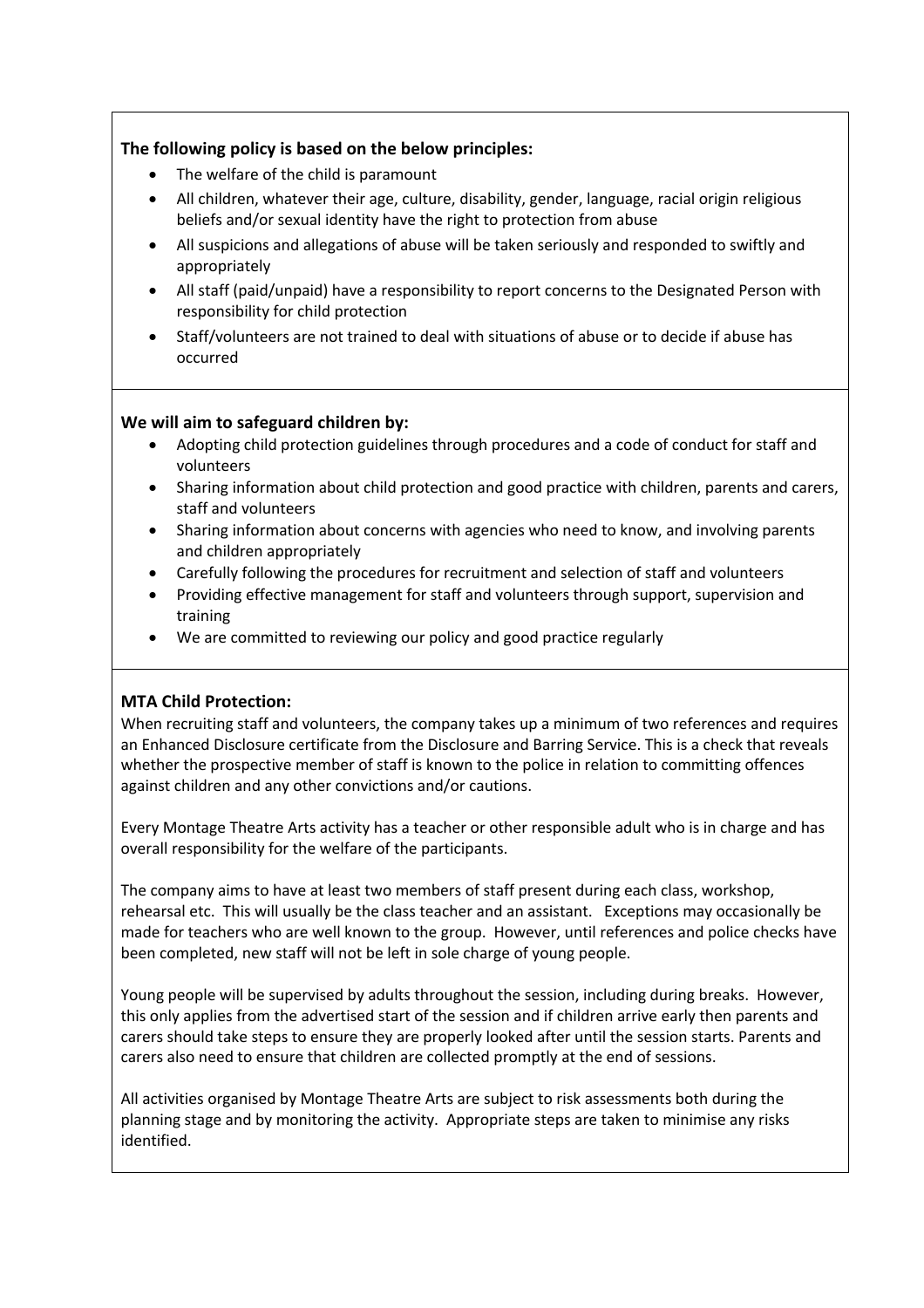Arts activities often involve physical contact between participants and between staff and participants. Physical contact will only be made when it is necessary in relation to the particular arts activity and with the agreement of the young people involved.

We will not use photographic images of young people, for example for publicity purposes, without written permission from the legal guardian. Even when such permission is given, the young person's full name and address will not be revealed.

We keep records about participants so that we know whom to contact in case of an emergency, whether they suffer from any allergies, have a medical condition or a disability/special need and for monitoring purposes. These records are treated as confidential except where relevant information is given to class teachers/persons in charge.

If a participant arrives at a session with a visible injury, this will be noted in the Accident Book and the parent/carer will be asked to sign the record. If a participant sustains an injury during a session, this will also be recorded in the company's Accident Book and treatment given if appropriate. In the event of a serious incident, the parent/carer will be contacted immediately. A telephone (landline or mobile) is always available for staff to use in case of an emergency.

### **This policy sets out agreed guidelines relating to the following areas:**

- Responding to allegations of abuse, including those made against staff and volunteers
- Recruitment and vetting of staff and volunteers
- Supervision of organisational activities

### **Definitions of abuse:**

*These definitions are based on those from Working Together to Safeguard Children (Department of Health, Home office, Department for Education and Employment, 1999)*

### **Physical abuse**

Physical abuse may involve hitting, shaking, throwing, poisoning, burning or scalding, drowning, suffocating or otherwise causing harm to a child.

Physical harm may also be caused when a parent or carer feigns the symptoms of, or deliberately causes ill health to a child whom they are looking after. This situation is commonly described as factitious illness, fabricated or induced illness in children or "Munchausen Syndrome by proxy" after the person who first identified this situation.

A person might do this because they enjoy or need the attention they get through having a sick child. Physical abuse, as well as being the result of a deliberate act, can also be caused through omission or the failure to act to protect.

Female Genital Mutilation (FGM) is also classed as physical abuse. FGM has been a criminal offence in the UK since 1985. In 2003 it also became a criminal offence for UK nationals or permanent UK residents to take their child abroad to have female genital mutilation.

### **Emotional abuse**

Emotional abuse is the persistent emotional ill treatment of a child such as to cause severe and persistent adverse effects on the child's emotional development. It may involve making a child feel or believe they are worthless or unloved, inadequate or valued only insofar as they meet the needs of the other person.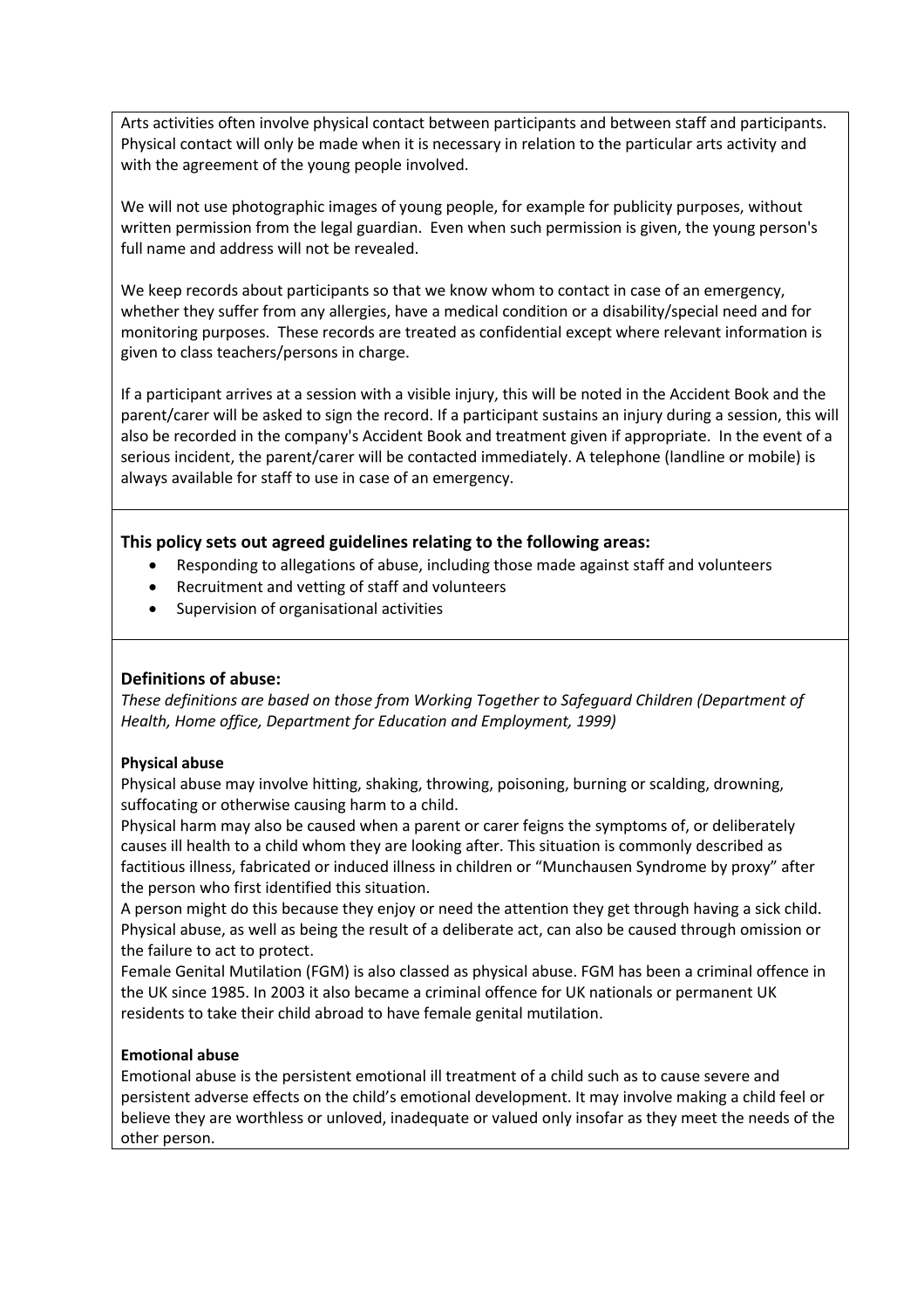It may feature age or developmentally inappropriate expectations being imposed on children. It may also involve causing children to feel frequently frightened or in danger, or the exploitation or corruption of a child.

Some level of emotional abuse is involved in all types of ill treatment of a child, though it may occur alone.

### **Sexual abuse**

Sexual abuse involves forcing or enticing a child or young person to take part in sexual activities, whether or not the child is aware of, or consents to, what is happening. The activities may involve physical contact, including penetrative acts such as rape, buggery or oral sex, or non-penetrative acts such as fondling.

Sexual abuse may also include non-contact activities, such as involving children in looking at, or in the production of, pornographic material or watching sexual activities, or encouraging children to behave in sexually inappropriate ways.

Boys and girls can be sexually abused by males and or females, by adults and by other young people. This includes people from all different walks of life.

#### **Neglect**

Neglect is the persistent failure to meet a child's basic physical and or psychological needs, likely to result in the serious impairment of the child's health or development. It may involve a parent or a carer failing to provide adequate food, shelter and clothing, leaving a young child home alone or the failure to ensure that a child gets appropriate medical care or treatment. It may also include neglect of, or unresponsiveness to, a child's basic emotional needs.

It is accepted that in all forms of abuse there are elements of emotional abuse, and that some children are subjected to more than one form of abuse at any time. These four definitions do not minimise other forms of maltreatment.

#### **Note**

Recent guidance notes other sources of stress for children and families, such as social exclusion, domestic violence, the mental illness of a parent or carer, or drug and alcohol misuse. These may have a negative impact on a child's health and development and may be noticed by an organisation caring for a child. If it is felt that a child's well-being is adversely affected by any of these areas, the same procedures should be followed.

### **Recognising and Responding to Abuse:**

*The following signs may or may not be indicators that abuse has taken place, but the possibility should be considered.*

#### **Physical signs of abuse**

- Any injuries not consistent with the explanation given for them
- Injuries which occur to the body in places which are not normally exposed to falls or games
- Unexplained bruising, marks or injuries on any part of the body
- Bruises which reflect hand marks or fingertips (from slapping or pinching)
- Cigarette burns
- **Bite marks**
- Broken bones
- Scalds
- Injuries which have not received medical attention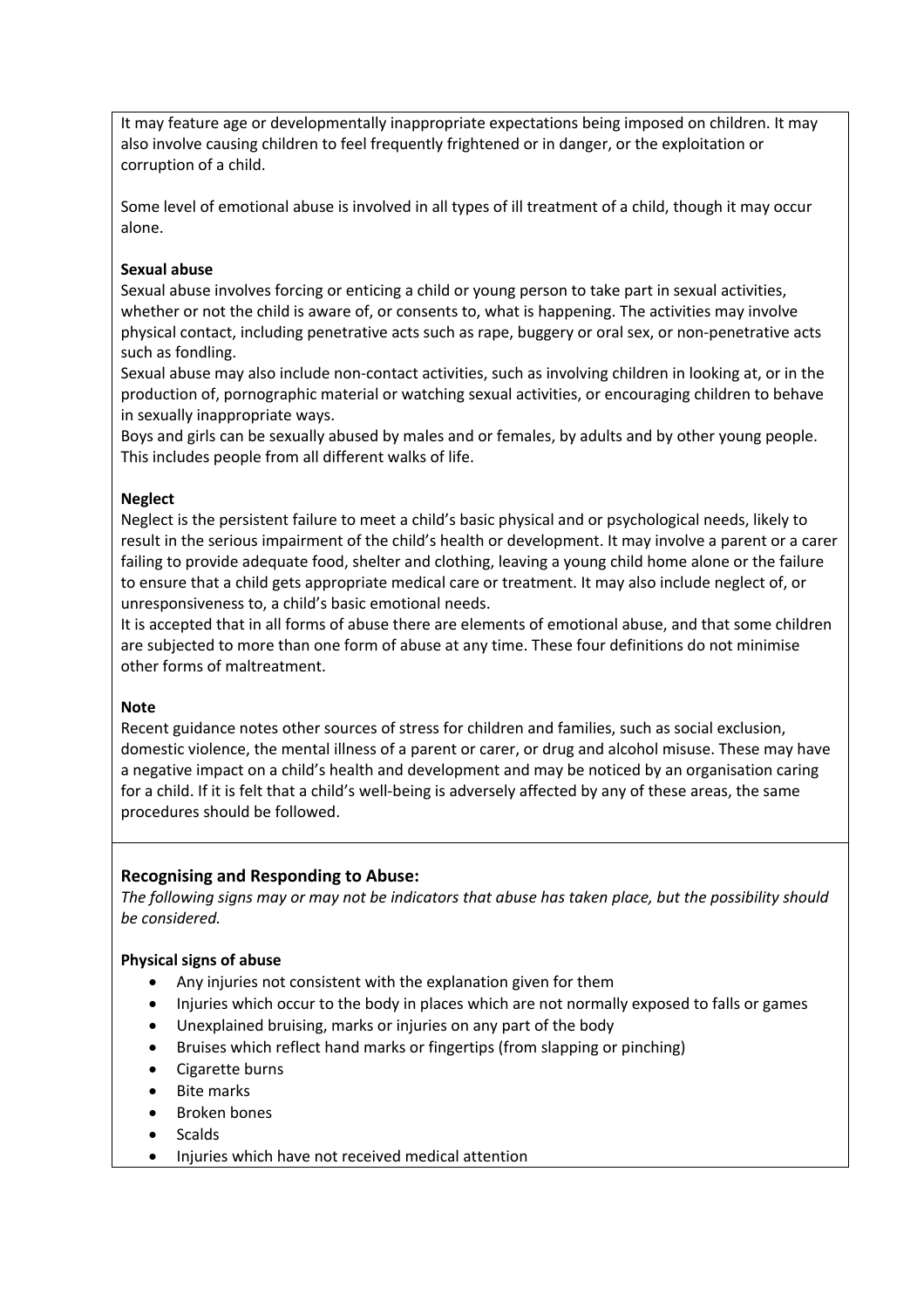- Neglect-under nourishment, failure to grow, constant hunger, stealing or gorging food, untreated illnesses, inadequate care
- Repeated urinary infections or unexplained stomach pains
- Female Genital Mutilation

## **Changes in behaviour which can also indicate physical abuse**

- Fear of parents being approached for an explanation
- Aggressive behaviour or severe temper outbursts
- Flinching when approached or touched
- Reluctance to get changed, for example, wearing long sleeves in hot weather
- Depression
- Withdrawn behaviour
- Running away from home

### **Emotional signs of abuse**

### **The physical signs of emotional abuse may include:**

- A failure to thrive or grow particularly if a child puts on weight in other circumstances e.g. in hospital or away from their parents' care
- Sudden speech disorders
- Persistent tiredness
- Development delay, either in terms of physical or emotional progress

### **Changes in behaviour which can also indicate emotional abuse include:**

- Obsessions or phobias
- Sudden under-achievement or lack of concentration
- Inappropriate relationships with peers and/or adults
- Being unable to play
- Attention seeking behaviour
- Fear of making mistakes
- Self-harm
- Fear of parent being approached regarding their behaviour

### **Sexual Abuse**

### **The physical signs of sexual abuse may include:**

- Pain or itching in the genital/anal area
- Bruising or bleeding near genital/anal areas
- Sexually transmitted disease
- Vaginal discharge or infection
- Stomach pains
- Discomfort when walking or sitting down
- **Pregnancy**

### **Changes in behaviour which can also indicate sexual abuse include:**

- Sudden or unexplained changes in behaviour e.g. becoming withdrawn or aggressive
- Fear of being left with a specific person or group of people
- Having nightmares
- Running away from home
- Sexual knowledge which is beyond their age or developmental level
- Sexual drawings or language
- **Bedwetting**
- Eating problems such as over-eating or anorexia
- Self-harm or mutilation, sometimes leading to suicide attempts
- Saying they have secrets they cannot tell anyone about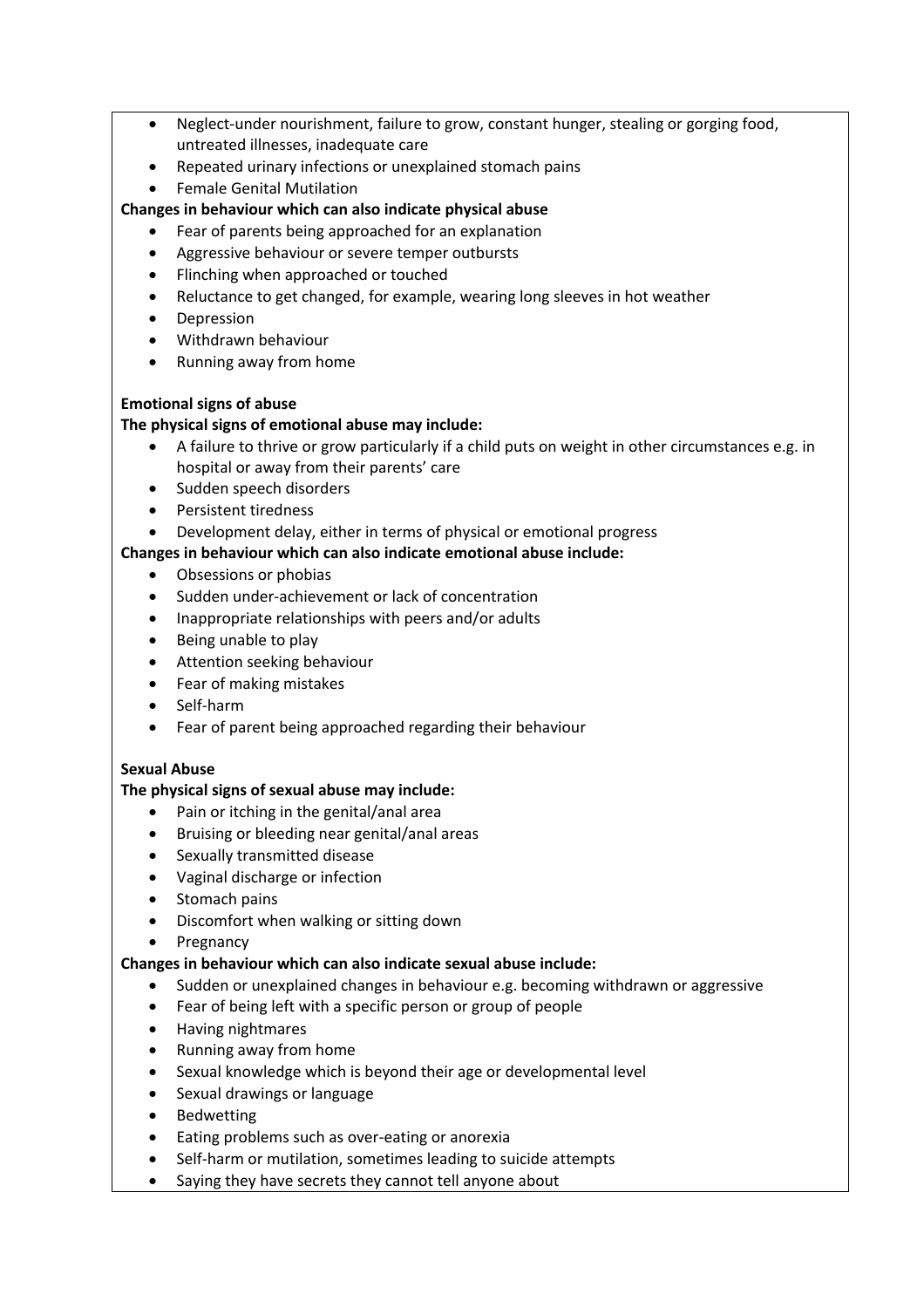- Substance or drug abuse
- Suddenly having unexplained sources of money
- Not allowed to have friends (particularly in adolescence)
- Acting in a sexually explicit way with adults

#### **Neglect**

#### **The physical signs of neglect may include:**

- Constant hunger, sometimes stealing food from other children
- Constantly dirty or smelly
- Loss of weight or being constantly underweight
- Inappropriate dress for the conditions

### **Changes in behaviour which can also indicate neglect include:**

- Complaining of being tired all the time
- Not requesting medical assistance and/or failing to attend appointments
- Having few friends
- Mentioning being left alone or unsupervised

#### **What to do if you suspect that abuse may have occurred (parent, carer or another adult):**

## **1. You must report the concerns immediately to the designated person: Emma Hobday**

The role of the designated person is to:

- Obtain information from staff, volunteers, children or parents and carers who have child protection concerns and to record this information
- Assess the information quickly and carefully and ask for further information as appropriate
- They should also consult with a statutory child protection agency such as the local social services department or the NSPCC to clarify any doubts or worries. In this case, or if she feels it to be appropriate anyway, the designated person would either contact Lewisham Social Services Duty Childcare Co-ordinator (020 8314 6000) or the NSPCC Child Protection Helpline (0808 800 5000)
- The designated person should make a referral to a statutory child protection agency or the police without delay

*The designated person has been nominated by Montage Theatre Arts to refer allegations or suspicions of neglect or abuse to the statutory authorities. In the absence of Emma Hobday, the matter should be brought to the attention of the Youth Programme Manager.*

#### **2. Suspicions will not be discussed with anyone other than those nominated above.**

**3. The FGM Mandatory reporting duty.** When a girl under 18 discloses she has FGM, or when the professional sees this: report is to be made to the police via the 101 non-emergency number.

#### **Please Note:**

It is the right of any individual to make direct referrals to the child protection agencies. If for any reason you believe that the designated persons have not responded appropriately to your concerns, then it is up to you to contact the child protection agencies directly.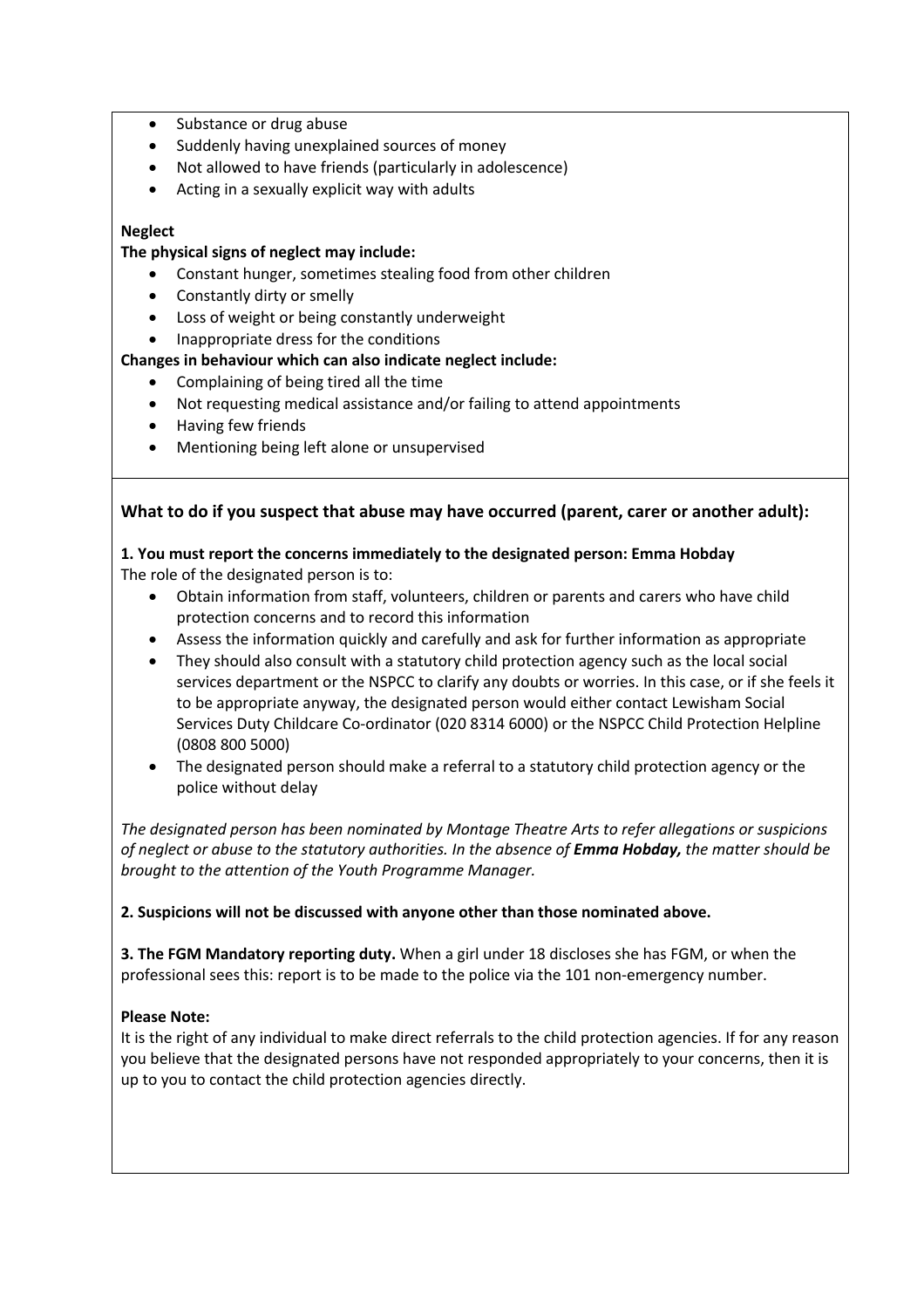### **Allegations of physical injury or neglect (parent, carer or another adult):**

If a child has a symptom of physical injury or neglect the designated person will:

- 1. Contact Social Services for advice in cases of deliberate injury or concerns about the safety of the child. The parents should not be informed by the organisation in these circumstances
- 2. Where emergency medical attention is necessary it will be sought immediately. The designated person will inform the doctor of any suspicions of abuse
- 3. In other circumstances speak with the parent/carer/guardian and suggest that medical help/attention is sought for the child. The doctor will then initiate further action if necessary
- 4. If appropriate the parent/carer will be encouraged to seek help from Social Services. If the parent/care/guardian fails to act the designated person should in case of real concern contact social services for advice
- 5. Where the designated person is unsure whether to refer a case to Social Services then advice from the Area Child Protection Committee will be sought

### **Allegations of sexual abuse (parent, carer or another adult):**

In the event of allegations or suspicions of sexual abuse the designated person will:

- 1. Contact the Social Service duty social worker for children and families directly. The designated person will not speak to the parent (or anyone else)
- 2. If the designated person is unsure whether to follow the above guidance then advice from the Area Child protection Committee will be sought
- 3. Under no circumstances is the designated person to attempt to carry out any investigation into the allegation or suspicions of sexual abuse. The role of the designated person is to collect and clarify the precise details of the allegation or suspicion and to provide this information to Social Services whose task it is to investigate the matter under section 47 of the Children Act.
- 4. Whilst allegations or suspicions of sexual abuse should normally be reported to the designated person, their absence should not delay referral to Social Services

## **Responding to a child making an allegation of abuse:**

- Stay calm, listen carefully to what is being said
- Find an appropriate early opportunity to explain that it is likely that the information will need to be shared with others - do not promise to keep secrets
- Allow the child to continue at his/her own pace
- Ask questions for clarification only and at all times avoid asking questions that suggest a particular answer
- Reassure the child that they have done the right thing in telling you
- Tell them what you will do next and with whom the information will be shared
- Record in writing what was said using the child's own words as soon as possible, note the date, time, any names mentioned, to whom the information was given and ensure that the record is signed and dated

### **Helpful statements to make**

- I believe you (or showing acceptance of what the child says)
- Thank you for telling me
- It's not your fault
- I will help you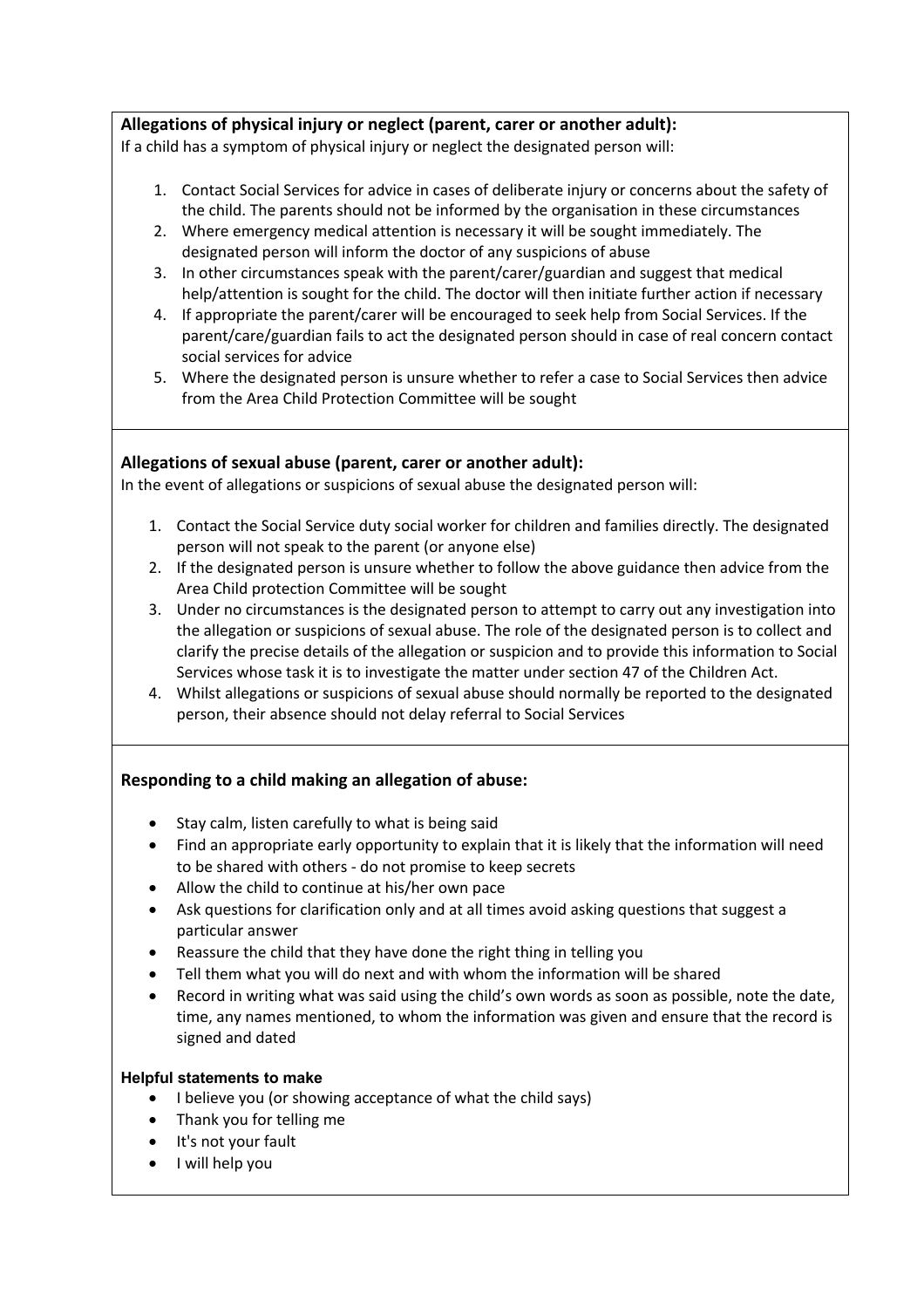#### **Do not say**

- Why didn't you tell anyone before?
- I can't believe it!
- Are you sure that this is true?
- Why? Who? When? Where?

### **Never make false promises.**

### **What to do after a child has talked to you about abuse:**

- 1. Make notes as soon as possible. Ideally within 1 hour of being told you should write down exactly what the child has said and what you said in reply and what was happening immediately before being told (i.e. the activity being delivered). You should record the dates and times of when you made the record. All hand-written notes should be kept securely. *You should use the form "Reporting allegations or suspicions of abuse". This form is attached at the back of this policy.* (Appendix 1)
- 2. You should report your discussion with the designated person as soon as possible. If this person is implicated you need to report to the second designated person. If both are implicated report to Social Services
- 3. You should under no circumstances discuss your suspicions or allegations with anyone other than those nominated above
- 4. After a child has disclosed abuse the designated persons should carefully consider whether it is safe for a child to return home to a potentially abusive situation. On these rare occasions, it may be necessary to take immediate action to contact Social Services to discuss putting safety measures into effect

## **Recruitment and appointment of workers and volunteers:**

In recruiting and appointing workers we (Montage Theatre Arts) will be responsible for the following:

- Identifying the tasks and responsibilities involved and the type of person most suitable for the job
- Drawing up the selection criteria and putting together a list of essential and desirable qualifications, skills and experience
- All applicants should apply in writing and their application will cover their personal details, previous and current work/volunteering experience
- We will always send a copy of our child protection policy with the application pack
- We will make sure that we measure the application against the selection criteria
- All applicants need to sign a declaration stating that there is no reason why they should be considered unsuitable to work with children. The Rehabilitation of Offenders Act (1974) requires that people applying for positions which give them "substantial, unsupervised access on a sustained or regular basis" to children under the age of 18" must declare all previous convictions which are then subject to police checks. They can then only be offered a job subject to a successful police check. This includes potential employees, volunteers and self-employed people. They are also required to declare any pending case against them. All information will be dealt with confidentially and will not be used against them unfairly.
- We will request two written references prior to interview from people who are not family members or friends and who have knowledge of the applicant's experience of working with children. We will ask the referee to also comment on their suitability for working with children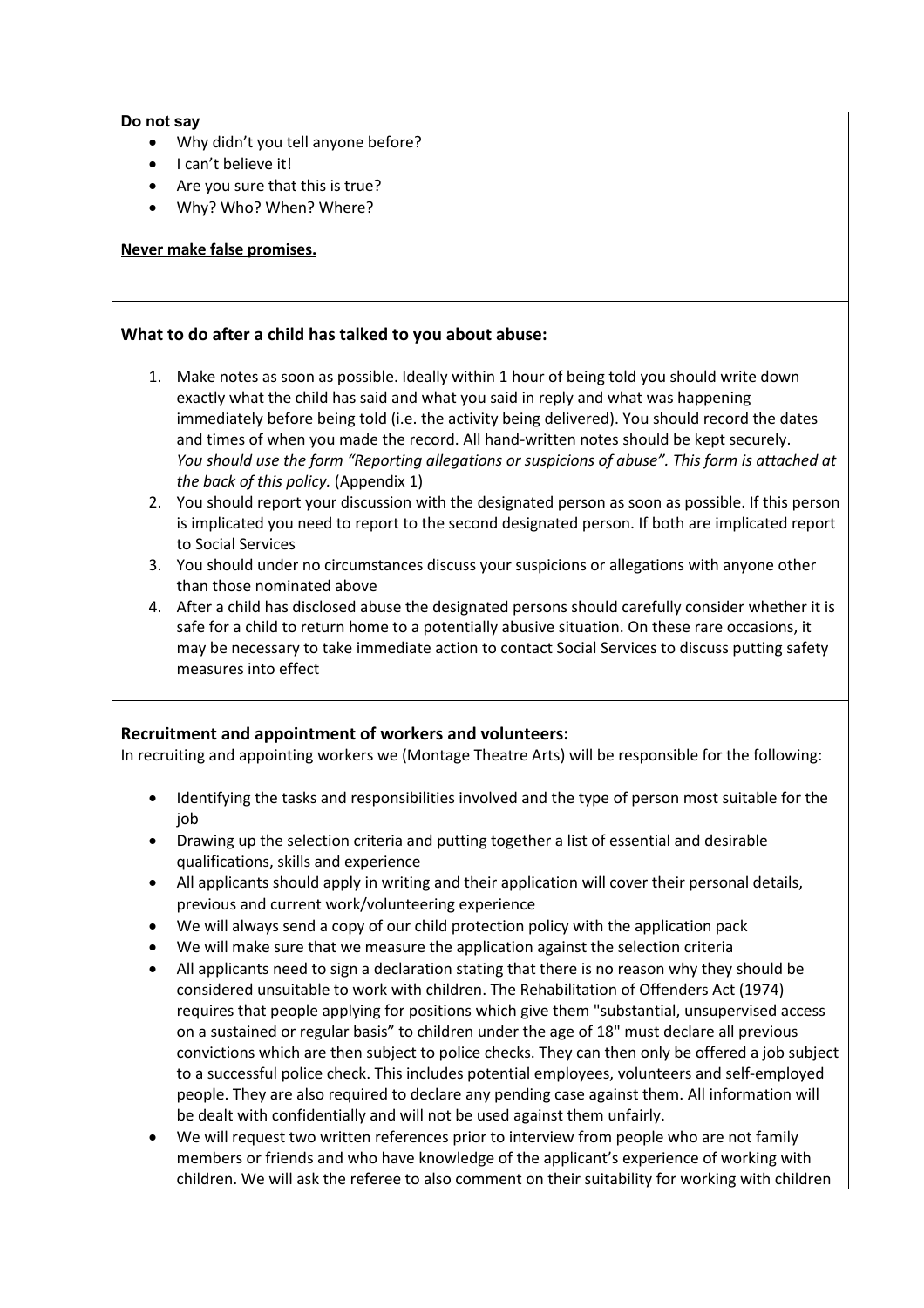and ask for any known safeguarding concerns. We will also try and follow up written references with a telephone call

- We will ask for photographic evidence to confirm the identity of the applicant and their right to work in the UK e.g. their passport
- We will request to see documentation of any qualifications detailed by the applicant
- We will always interview our candidates face-to-face
- We will have at least two people from our organisation on the interview panel, one of which will have been trained in Safer Recruitment.
- We will ensure that our successful applicant obtains or shows an enhanced check from the Disclosure and Barring Service.
- New DBS checks will be carried out for all new permanent members of staff (including selfemployed office staff). New freelance teachers and volunteers will either need to obtain or show an enhanced DBS check with barring list check. The DBS must be dated within the last 12 months or provided to us via the update service
- DBS Checks will be renewed and check every 3 years after initial appointment
- New team members are all subject to a thorough induction and supervision schedule. There are also regular appraisals to ensure safeguarding remains at the centre of all roles
- The same principles above apply to volunteers and young people who have been involved with the organisation and have become volunteers

### **Allegations against a member of staff/volunteer:**

MTA will assure all staff/volunteers that we will fully support and protect anyone who in good faith reports his or her concern that a colleague is, or may be, abusing a child. Where there is a complaint against a member of staff there may be three types of investigation:

- A criminal investigation
- A child protection investigation
- A disciplinary or misconduct investigation

The results of the police and child protection investigation may well influence the disciplinary investigation, but not necessarily

**You should report your concerns with the designated person as soon as possible. If this person is implicated you need to report to the second Designated Person. If both are implicated report to Social Services. The below refers only to the Designated Person as an example.**

### **Action if there are concerns:**

### **Concerns about poor practice:**

- If, following consideration, the allegation is clearly about poor practice; this will be dealt with as a misconduct issue
- If the allegation is about poor practice by the Designated Person or if the matter has been handled inadequately and concerns remain, it should be reported to the Chair of the Board who will decide how to deal with the allegation and whether or not the organisation should initiate disciplinary proceedings

### **Concerns about suspected abuse**

• Any suspicion that a child has been abused by either a member of staff or a volunteer should be reported to the Designated Person who will take such steps as are considered necessary to ensure the safety of the child in question and any other child who may be at risk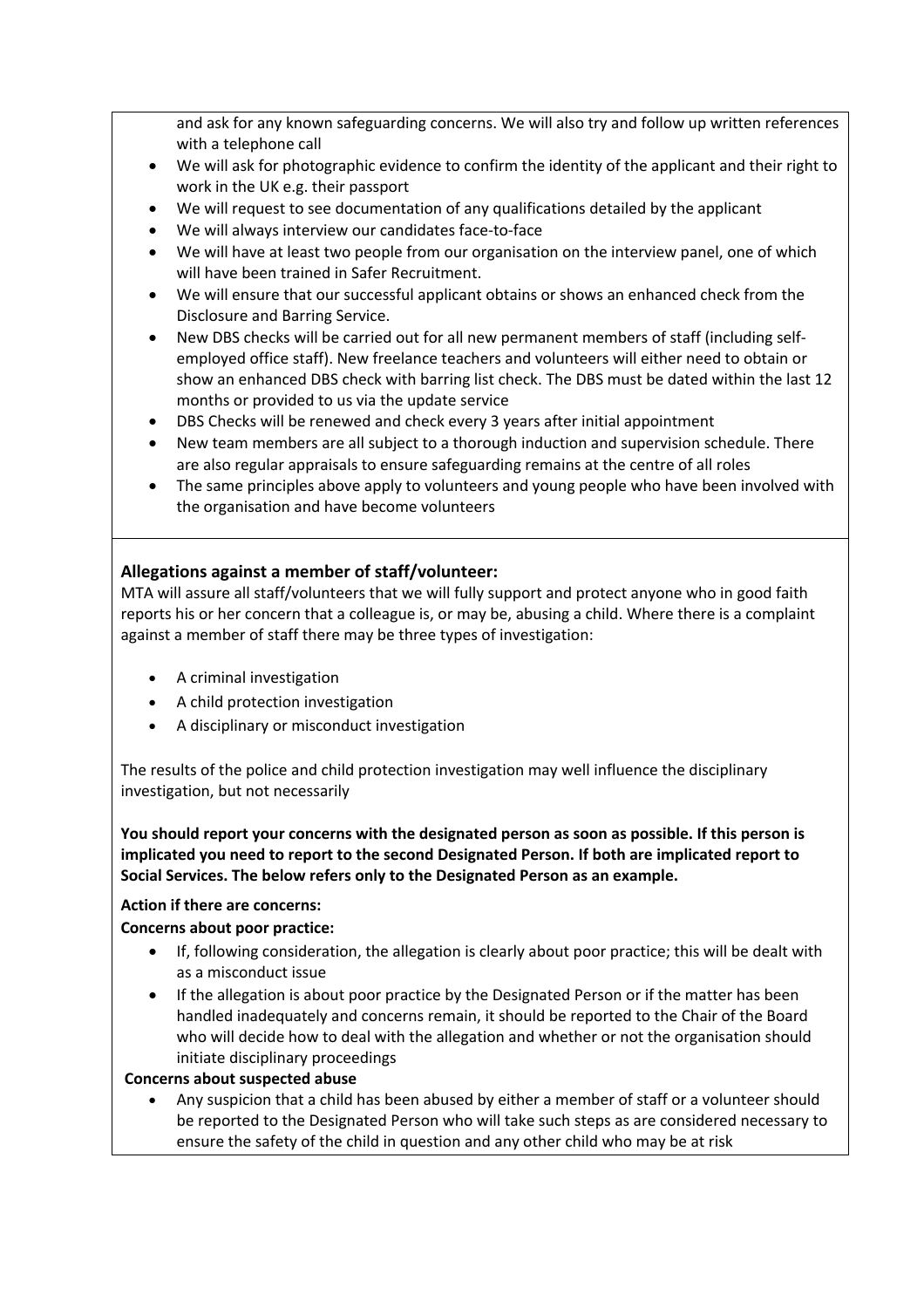- The Designated Person will refer the allegation to the social services department who may involve the police, or go directly to the police if out-of-hours
- The parents or carers of the child will be contacted as soon as possible following advice from the social services department

### **3. Internal Enquiries and Suspension**

- The Designated Person will make an immediate decision about whether any individual accused of abuse should be temporarily suspended pending further police and social services inquiries
- Irrespective of the findings of the social services or police inquiries, MTA will assess all individual cases to decide whether a member of staff or volunteer can be reinstated and how this can be sensitively handled. This may be a difficult decision; particularly where there is insufficient evidence to uphold any action by the police. In such cases, MTA must reach a decision based upon the available information which could suggest that, on a balance of probability, it is more likely than not that the allegation is true. The welfare of the child should remain of paramount importance throughout

### **Grievances regarding 'whistleblowing':**

It is the right for any individual making a report to the designated person(s) to be treated fairly and appropriately. If any individual feels that this is not the case, and they are being penalised and/or silenced, they must contact the Chair of MTA's Board of Trustees or the Independent Theatre Council. If it is not appropriate to contact those parties; the NSPCC helpline for whistleblowing, support and advice is: 08000 280 285.

## **Supervisory arrangements for the management of Montage Theatre Arts activities and services.**

*We will aim to protect children from abuse and our team members from false allegations by adopting the following guidelines:*

- We will keep a register of all children attending our activities
- We will keep a register of all team members (both paid staff members and volunteers)
- Staff will note their arrival and departure times and the names of others in the building at the time
- We will keep a record of all sessions including monitoring and evaluation records
- Our team members will record any unusual events on the accident/incident form
- Written consent from a parent or guardian will be obtained for every child attending our activities
- Where possible our team members should not be alone with a child, although we recognise that there may be times when this may be necessary or helpful
- Team members should escort children to the toilet but are not expected to be involved with toileting, unless the child has a special need that has been brought to our attention by the parent/guardian
- We recognise that physical touch between adults and children can be healthy and acceptable in public places. However, our team members will be discouraged from this in circumstances where an adult or child are left alone
- All team members should treat all children with dignity and respect in both attitude language and actions

### **Peer on Peer Abuse:**

MTA continue to ensure that any form of abuse or harmful behaviour is dealt with immediately and consistently to reduce the extent of harm to the young person, with full consideration to impact on that individual child's emotional and mental health and well-being.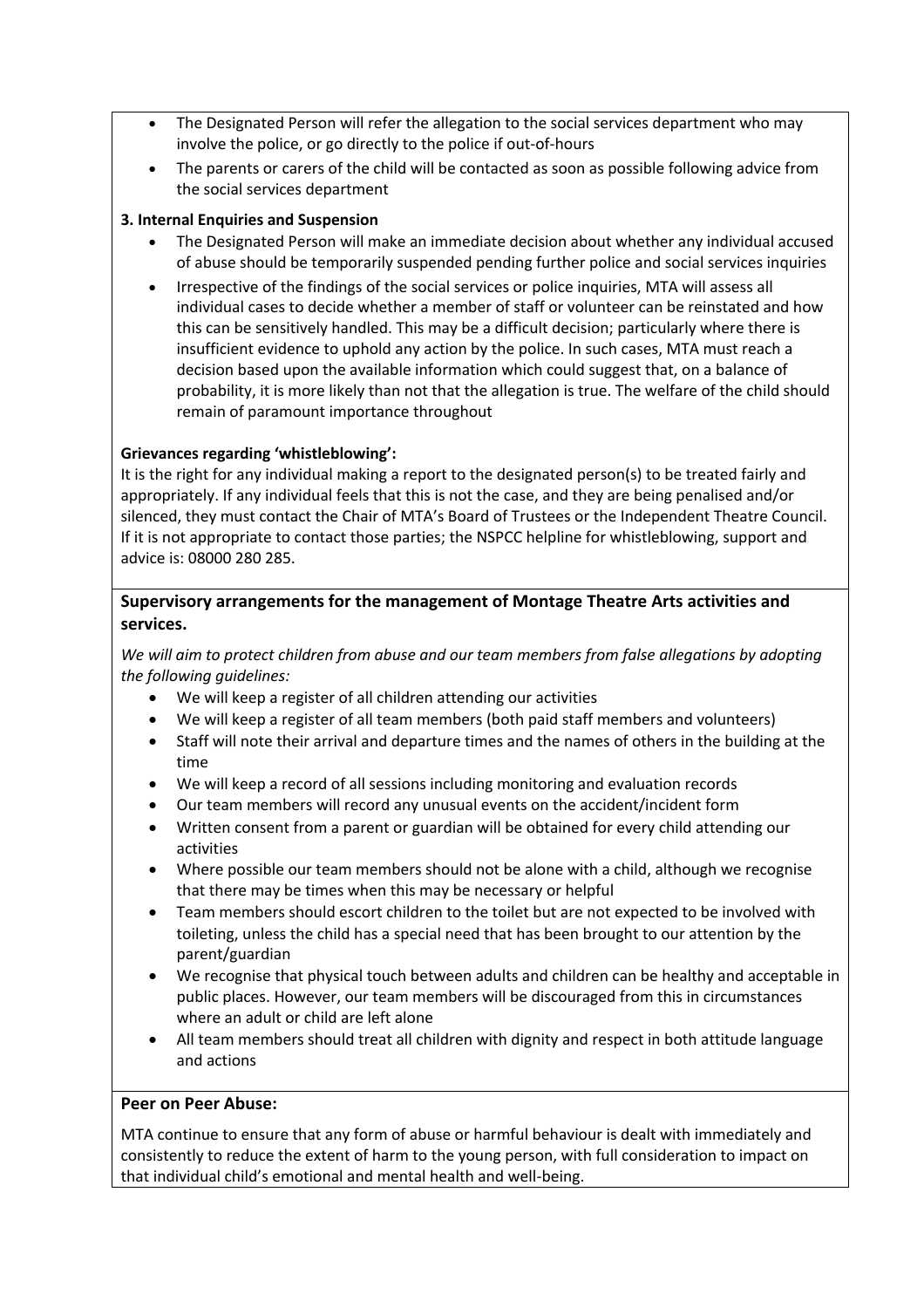Children and young people may be harmful to one another in a number of ways which would be classified as peer on peer abuse.

At MTA we have the following policies in place that should be read in conjunction with this section:

• Code of Conduct (Student)

Examples of peer on peer abuse may include, but are not limited to:

- Physical abuse e.g. (biting, hitting, kicking, hair pulling etc.)
- Sexually harmful behaviour/sexual abuse e.g. (inappropriate sexual language, touching, sexual assault etc.)
- Bullying (physical, name calling, homophobic etc.)
- Cyber bullying
- **Sexting**
- Initiation/Hazing
- Prejudiced Behaviour
- Teenage relationship abuse

MTA will deal with any situation of peer abuse immediately and sensitively. It is incredibly important that staff do not dismiss issues as 'banter' or 'growing up' or compare them to their own experiences of childhood. It is necessary that staff consider each issue and individual before taking action. If staff minimise the concerns raised it may result in a young person seeking no further help or advice.

Information will be gathered as soon as possible to get the true facts as soon as any resemblance to peer on peer abuse is discovered. Staff will not be prejudiced, judgemental, dismissive or irresponsible and will adhere to MTA's 'Responding to a child making an allegation of abuse' guidelines as outlined in this policy above.

In the instance of a UK law being broken or a safeguarding concern, a report will be made by the DP to both the police (via the 101 number) and the local safeguarding authority.

MTA will also, as part of investigation, try to discover intent. Without repetition or malicious intent some of the above could be handled internally. This decision will only be taken by one (or more) of MTA's DPs.

Parents and Guardians will be informed if the DP has no concerns that this could make any situation worse.

If a case of Peer on Peer abuse is handled internally or an ongoing case of Peer on Peer abuse has been reported and is being handled externally:

The young person who has been harmed will be continued to be monitored and offered various after support including (but not limited to): Mentoring, Risk Assessments and improving peer relationships. The young person who has displayed harmful behaviour will be punished as appropriate to the Student Code of Conduct including (but not limited to): Exclusion/Suspension and additional supervision.

### **ONLINE CLASSES (COVID 19) – Added to policy 20th March 2020**

Due to the prevalence of COVID-19 and under guidance from the UK Government MTA are delivering lessons via an online video conferencing software called Zoom as of Monday 23<sup>rd</sup> March.

MTA safeguarding policies will be followed as normal, with some additional precautions. Terms and conditions and risk assessments have been updated to reflect new conditions.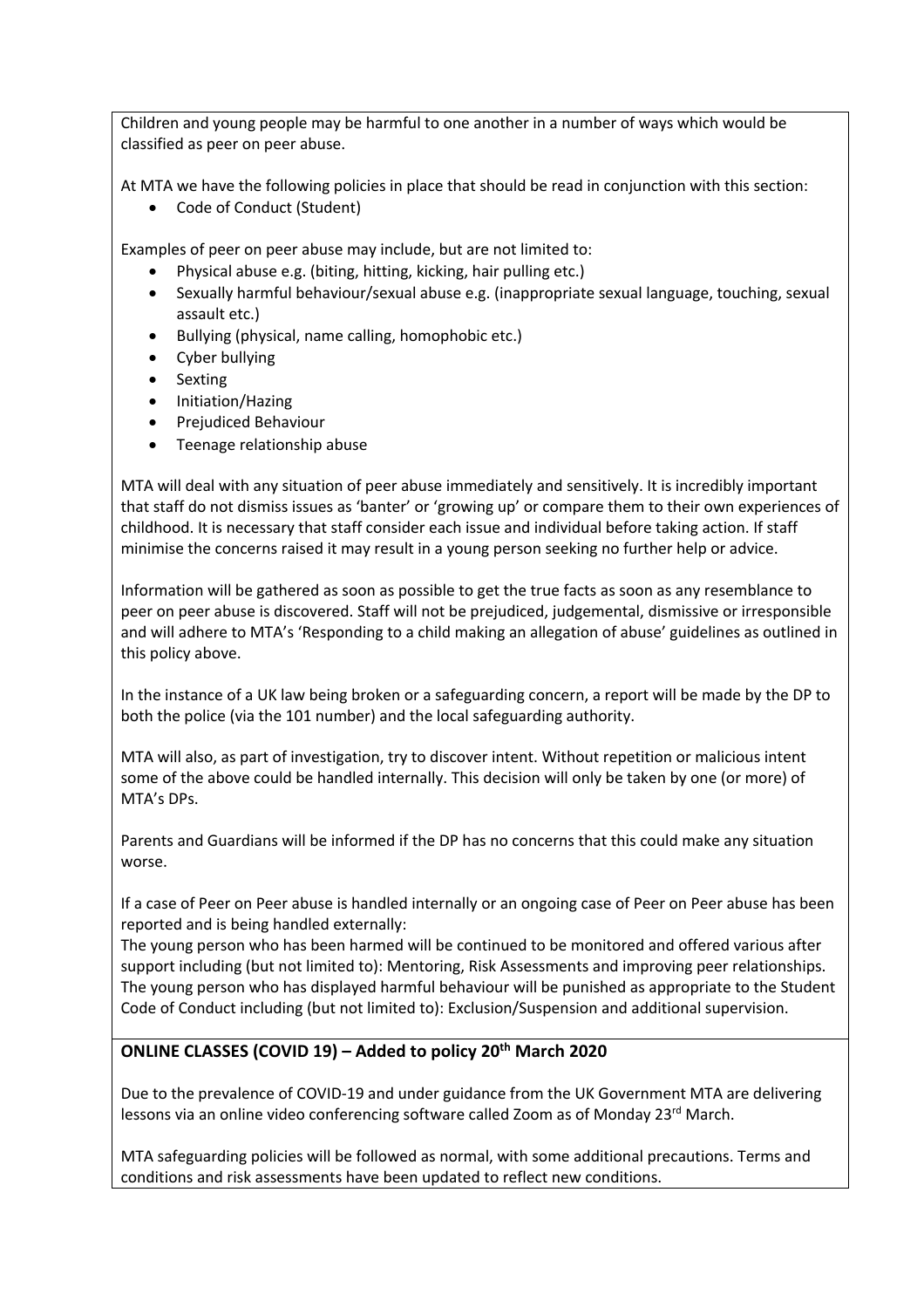Zoom is an unaffiliated company, and attendees must agree to their terms and conditions. Online security and GDPR have been assessed and deemed acceptable.

Attendees join through private links sent only to people who have pre-booked sessions. Session leaders add attendees through waiting room feature to ensure only MTA students have access.

All attendees must use their webcam at all times.

The capturing of images during Zoom sessions is prohibited. People attending MTA classes are reminded before every session. Attendees who MTA know to be protected are contacted separately to discuss risk.

All staff to be briefed on additional safeguarding procedure as noted in risk assessment.

### **Support and Training:**

We, Montage Theatre Arts, are committed to the provision of child protection training for all our team members.

The Designated Person(s) will update their/his/her Child Safeguarding Officer training every three years or after legislative change, whichever occurs first.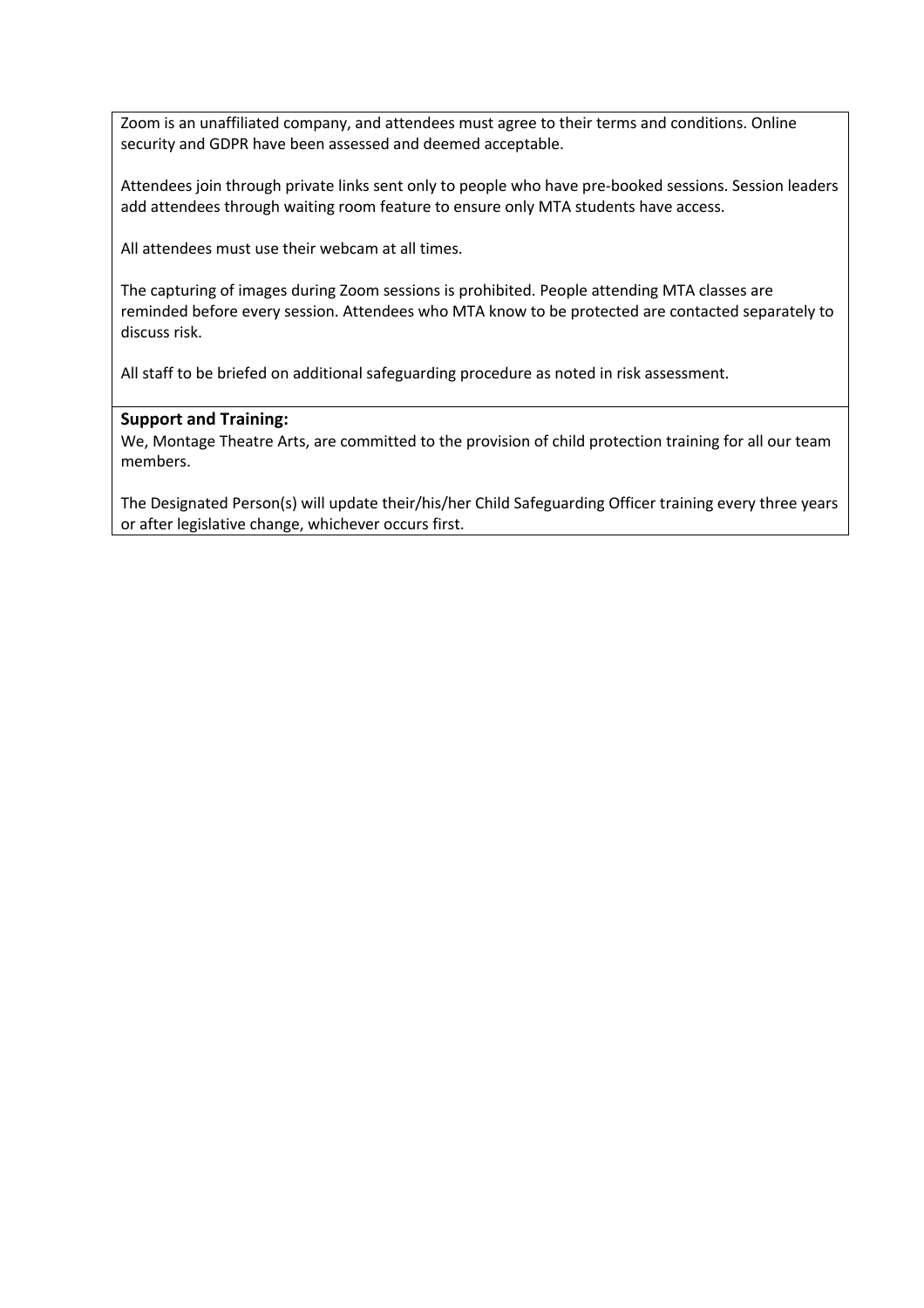## **APPENDIX 1**

# **Reporting Suspected Abuse - Confidential Recording Sheet**

| Organisation:                                                                                | <b>Name of Person Reporting:</b> |  |
|----------------------------------------------------------------------------------------------|----------------------------------|--|
| <b>Montage Theatre Arts</b>                                                                  |                                  |  |
| <b>Name of Child:</b>                                                                        | Age & Date of Birth:             |  |
|                                                                                              |                                  |  |
| <b>Ethnicity:</b>                                                                            |                                  |  |
|                                                                                              |                                  |  |
| <b>Religion:</b>                                                                             |                                  |  |
| <b>First Language:</b>                                                                       |                                  |  |
|                                                                                              |                                  |  |
| Disability:                                                                                  |                                  |  |
|                                                                                              |                                  |  |
| Parent's/Carer's name(s):                                                                    |                                  |  |
|                                                                                              |                                  |  |
| Home address/Tel no:                                                                         |                                  |  |
|                                                                                              |                                  |  |
|                                                                                              |                                  |  |
|                                                                                              |                                  |  |
| Are you reporting your concerns or reporting someone else's? Please give details.            |                                  |  |
|                                                                                              |                                  |  |
|                                                                                              |                                  |  |
|                                                                                              |                                  |  |
|                                                                                              |                                  |  |
| Brief description of what has prompted the concerns: include date, time, specific incidents. |                                  |  |
|                                                                                              |                                  |  |
|                                                                                              |                                  |  |
|                                                                                              |                                  |  |
| Any physical signs? Behavioural signs? Indirect signs?                                       |                                  |  |
|                                                                                              |                                  |  |
|                                                                                              |                                  |  |
|                                                                                              |                                  |  |
| Have you spoken to the child? If so, what was said?                                          |                                  |  |
|                                                                                              |                                  |  |
|                                                                                              |                                  |  |
|                                                                                              |                                  |  |
|                                                                                              |                                  |  |
|                                                                                              |                                  |  |
| Have you spoken to the parent(s)? if so, what was said?                                      |                                  |  |
|                                                                                              |                                  |  |
|                                                                                              |                                  |  |
|                                                                                              |                                  |  |
|                                                                                              |                                  |  |
|                                                                                              |                                  |  |